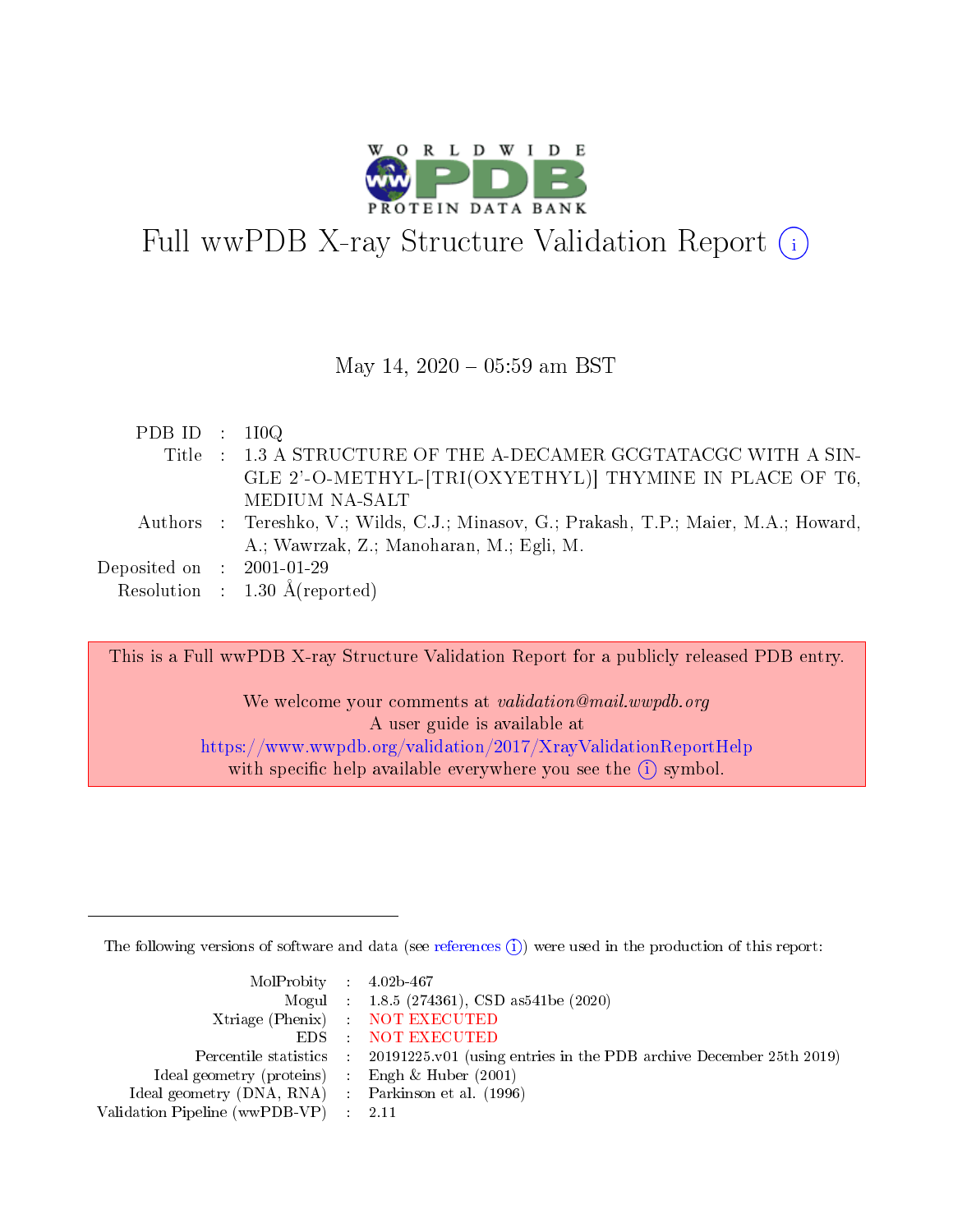## 1 [O](https://www.wwpdb.org/validation/2017/XrayValidationReportHelp#overall_quality)verall quality at a glance  $(i)$

The following experimental techniques were used to determine the structure: X-RAY DIFFRACTION

The reported resolution of this entry is 1.30 Å.

Percentile scores (ranging between 0-100) for global validation metrics of the entry are shown in the following graphic. The table shows the number of entries on which the scores are based.

| <b>Metric</b>             |                                                                      | <b>Percentile Ranks</b> | Value |
|---------------------------|----------------------------------------------------------------------|-------------------------|-------|
| Clashscore <b>       </b> |                                                                      |                         | -20   |
|                           | Worse                                                                | Better                  |       |
|                           | Percentile relative to all X-ray structures                          |                         |       |
|                           | $\Box$ Percentile relative to X-ray structures of similar resolution |                         |       |
|                           |                                                                      |                         |       |
| $M \sim$ $\sim$           | Whole archive                                                        | Similar resolution      |       |

| <b>Metric</b> | Whole archive | Similar resolution                 |  |  |
|---------------|---------------|------------------------------------|--|--|
|               | $(\#Entries)$ | $(\#Entries, resolution range(A))$ |  |  |
| Clashscore    | 141614        | $1101 (1.30-1.30)$                 |  |  |

The table below summarises the geometric issues observed across the polymeric chains and their fit to the electron density. The red, orange, yellow and green segments on the lower bar indicate the fraction of residues that contain outliers for  $\geq =3$ , 2, 1 and 0 types of geometric quality criteria respectively. A grey segment represents the fraction of residues that are not modelled. The numeric value for each fraction is indicated below the corresponding segment, with a dot representing fractions  $\leq=5\%$ 

Note EDS was not executed.

| Mol | $\vert$ Chain $\vert$ Length | Quality of chain |     |
|-----|------------------------------|------------------|-----|
|     | $10\,$                       | 80%              | 20% |
|     |                              | 40%              | 60% |

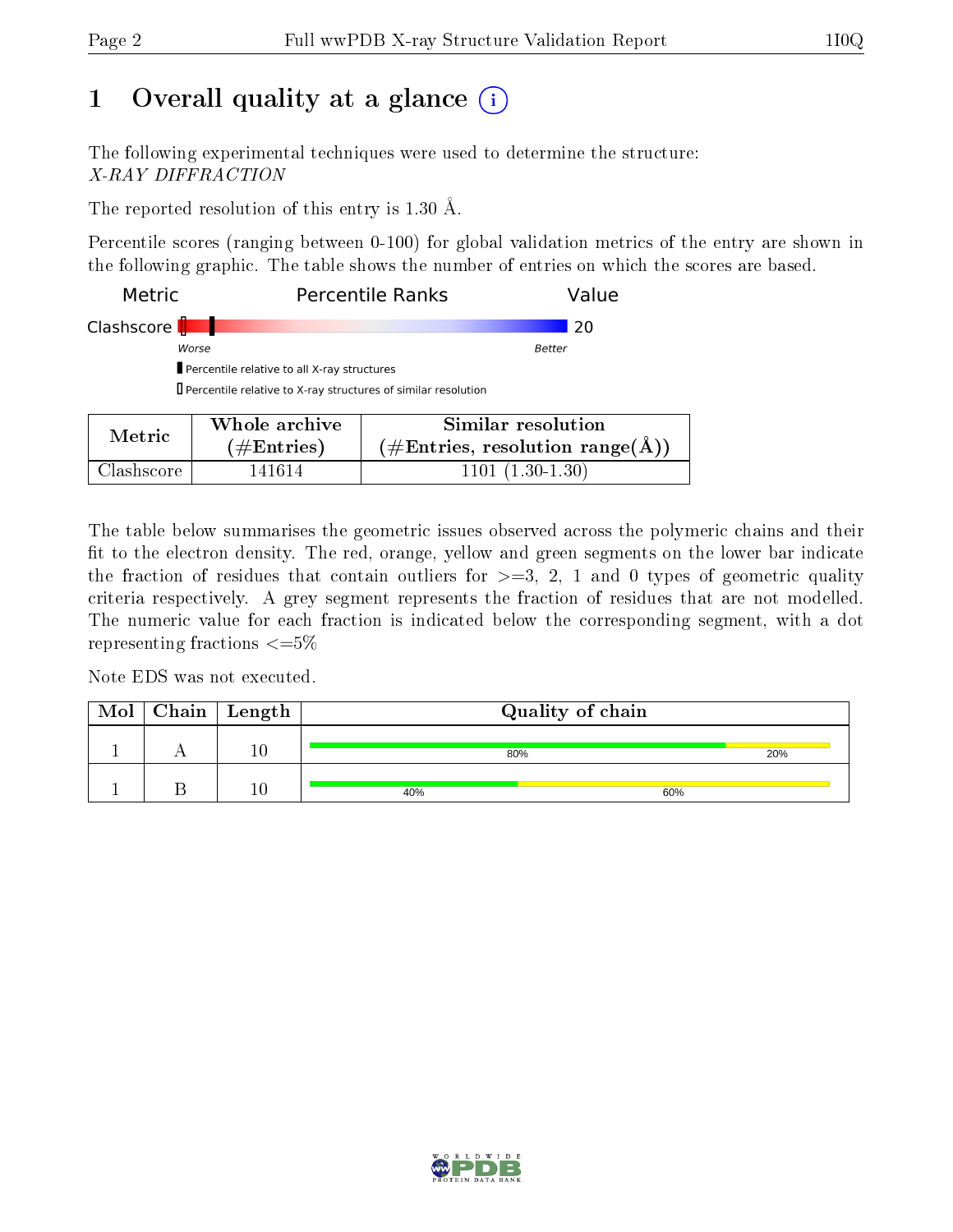# 2 Entry composition (i)

There are 3 unique types of molecules in this entry. The entry contains 517 atoms, of which 0 are hydrogens and 0 are deuteriums.

In the tables below, the ZeroOcc column contains the number of atoms modelled with zero occupancy, the AltConf column contains the number of residues with at least one atom in alternate conformation and the Trace column contains the number of residues modelled with at most 2 atoms.

• Molecule 1 is a DNA chain called 5'-D(\*GP\*CP\*GP\*TP\*AP\*(126)P\*AP\*CP\*GP\*C)-3'.

|  | $Mol$   Chain   Residues | <b>Atoms</b>    |           |  |  |  | ZeroOcc   AltConf   Trace |  |
|--|--------------------------|-----------------|-----------|--|--|--|---------------------------|--|
|  | 10                       | Total C N O P   |           |  |  |  |                           |  |
|  |                          | 213 104 38 62 9 |           |  |  |  |                           |  |
|  | 10                       | Total C N O P   |           |  |  |  |                           |  |
|  |                          | 213             | 104 38 62 |  |  |  |                           |  |

• Molecule 2 is SODIUM ION (three-letter code: NA) (formula: Na).

|  | $\text{Mol}$   Chain   Residues | Atoms         | $\,$ ZeroOcc   AltConf |  |
|--|---------------------------------|---------------|------------------------|--|
|  |                                 | Total<br>- Na |                        |  |

• Molecule 3 is water.

|  | Mol   Chain   Residues | Atoms                            | ZeroOcc   AltConf |
|--|------------------------|----------------------------------|-------------------|
|  |                        | Total O<br>47 <sup>7</sup><br>47 |                   |
|  |                        | Total O                          |                   |

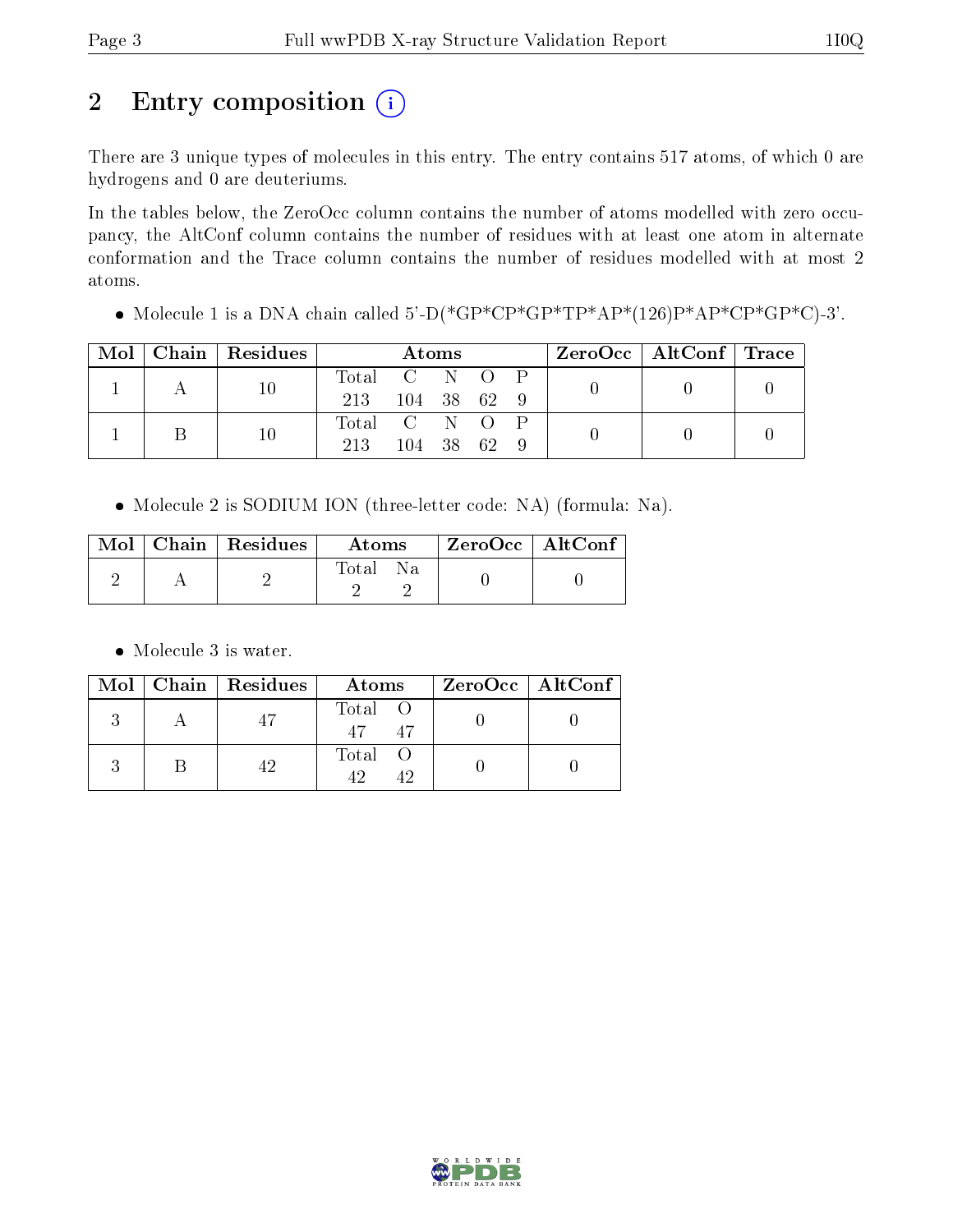## 3 Residue-property plots (i)

These plots are drawn for all protein, RNA and DNA chains in the entry. The first graphic for a chain summarises the proportions of the various outlier classes displayed in the second graphic. The second graphic shows the sequence view annotated by issues in geometry. Residues are colorcoded according to the number of geometric quality criteria for which they contain at least one outlier: green  $= 0$ , yellow  $= 1$ , orange  $= 2$  and red  $= 3$  or more. Stretches of 2 or more consecutive residues without any outlier are shown as a green connector. Residues present in the sample, but not in the model, are shown in grey.

Note EDS was not executed.

• Molecule 1: 5'-D(\*GP\*CP\*GP\*TP\*AP\*(126)P\*AP\*CP\*GP\*C)-3'

| Chain A:                  |     | 80%                                                      | 20% |
|---------------------------|-----|----------------------------------------------------------|-----|
| <b>g</b> 3                |     |                                                          |     |
|                           |     | • Molecule 1: 5'-D(*GP*CP*GP*TP*AP*(126)P*AP*CP*GP*C)-3' |     |
| Chain B:                  | 40% | 60%                                                      |     |
| $\frac{11}{11}$<br>ξ<br>Ĕ |     |                                                          |     |

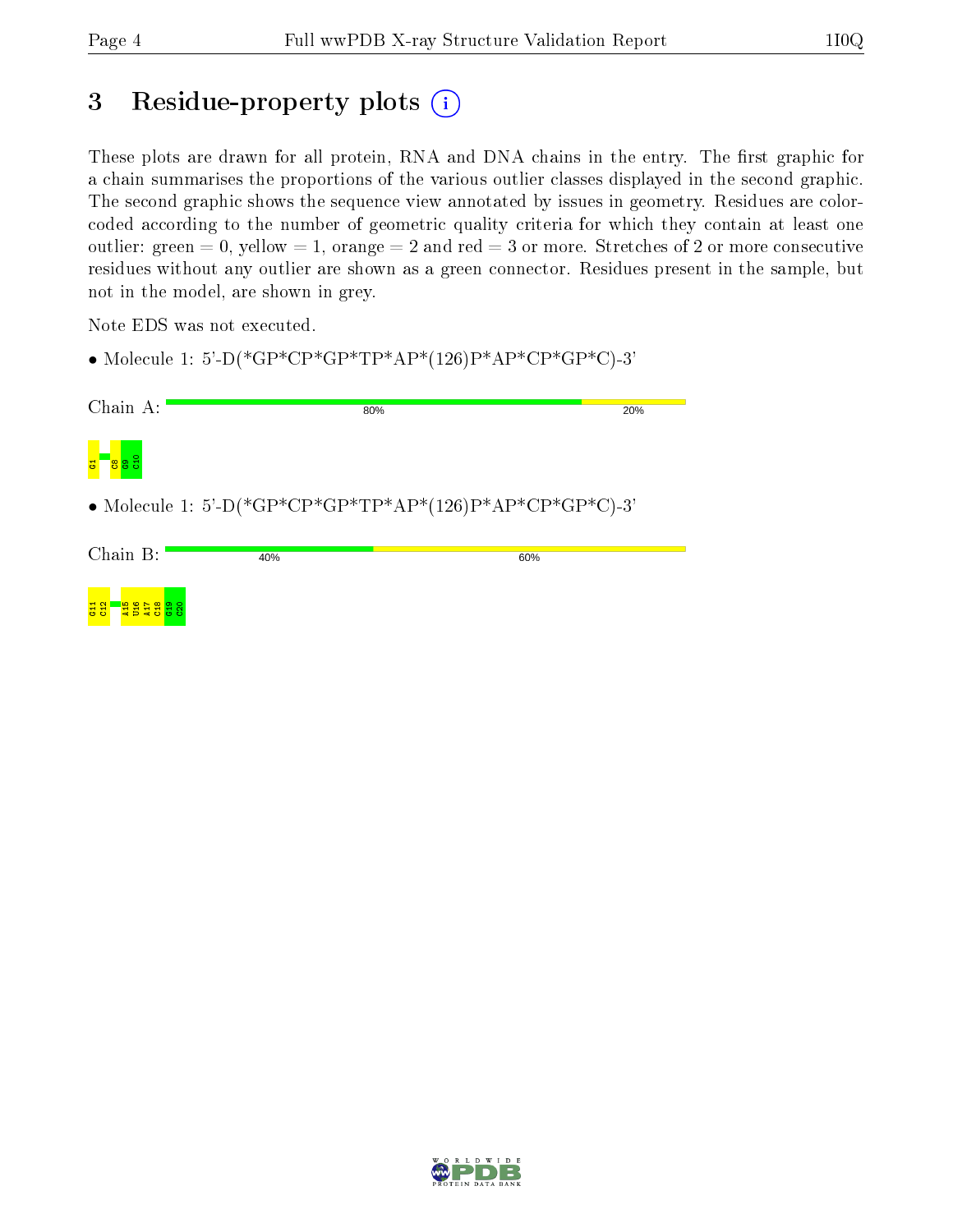## 4 Data and refinement statistics  $(i)$

Xtriage (Phenix) and EDS were not executed - this section is therefore incomplete.

| Property                               | Value                                            | Source    |  |
|----------------------------------------|--------------------------------------------------|-----------|--|
| Space group                            | P 21 21 21                                       | Depositor |  |
| Cell constants                         | 44.53Å<br>$45.13\text{\AA}$<br>$25.13\text{\AA}$ | Depositor |  |
| a, b, c, $\alpha$ , $\beta$ , $\gamma$ | $90.00^\circ$<br>$90.00^\circ$<br>$90.00^\circ$  |           |  |
| Resolution (A)                         | 20.00<br>1.30                                    | Depositor |  |
| % Data completeness                    | (Not available) $(20.00-1.30)$                   | Depositor |  |
| in resolution range)                   |                                                  |           |  |
| $\mathrm{R}_{merge}$                   | 0.06                                             | Depositor |  |
| $\mathrm{R}_{sym}$                     | (Not available)                                  | Depositor |  |
| Refinement program                     | SHELXL-97                                        | Depositor |  |
| $R, R_{free}$                          | 0.159<br>, 0.190                                 | Depositor |  |
| Estimated twinning fraction            | No twinning to report.                           | Xtriage   |  |
| Total number of atoms                  | 517                                              | wwPDB-VP  |  |
| Average B, all atoms $(A^2)$           | 17.0                                             | wwPDB-VP  |  |

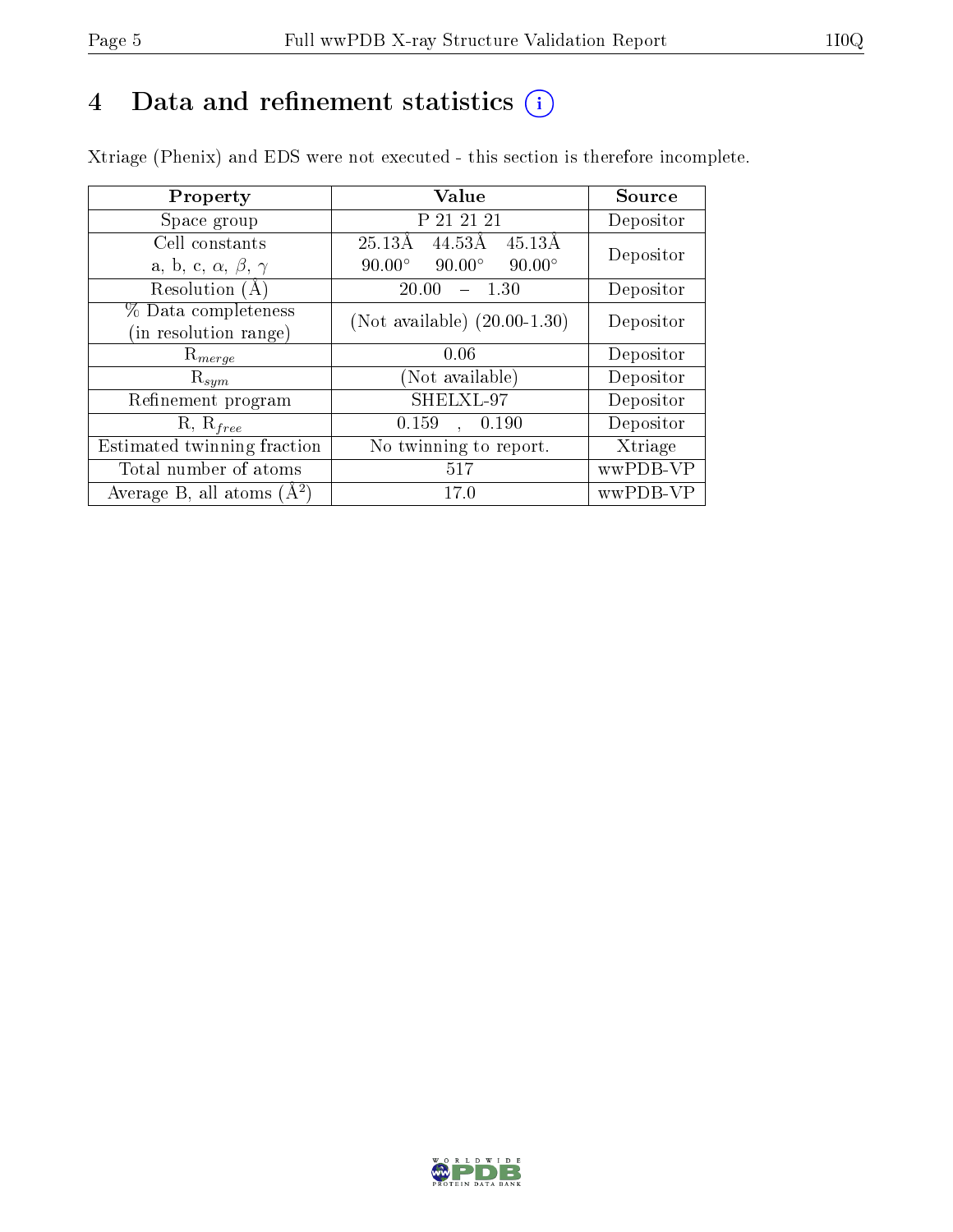# 5 Model quality  $(i)$

## 5.1 Standard geometry  $(i)$

Bond lengths and bond angles in the following residue types are not validated in this section: NA, 126

The Z score for a bond length (or angle) is the number of standard deviations the observed value is removed from the expected value. A bond length (or angle) with  $|Z| > 5$  is considered an outlier worth inspection. RMSZ is the root-mean-square of all Z scores of the bond lengths (or angles).

| Mol | Chain |      | Bond lengths | Bond angles |                     |  |
|-----|-------|------|--------------|-------------|---------------------|--|
|     |       | RMSZ | $\# Z  > 5$  | RMSZ        | $\Vert Z \Vert > 5$ |  |
|     |       | 0.65 | 0/203        | 0.67        | 0/309               |  |
|     |       | 0.57 | 0/203        | 0.78        | 0/309               |  |
| ΔH  | A 11  | 0.61 | 406          | 0.73        | 618                 |  |

There are no bond length outliers.

There are no bond angle outliers.

There are no chirality outliers.

There are no planarity outliers.

## $5.2$  Too-close contacts  $(i)$

In the following table, the Non-H and H(model) columns list the number of non-hydrogen atoms and hydrogen atoms in the chain respectively. The H(added) column lists the number of hydrogen atoms added and optimized by MolProbity. The Clashes column lists the number of clashes within the asymmetric unit, whereas Symm-Clashes lists symmetry related clashes.

|  |     |      | Mol   Chain   Non-H   H(model)   H(added)   Clashes   Symm-Clashes |
|--|-----|------|--------------------------------------------------------------------|
|  | 213 | 128  |                                                                    |
|  | 213 | l 28 |                                                                    |
|  |     |      |                                                                    |
|  |     |      |                                                                    |
|  |     |      |                                                                    |
|  |     | 256  |                                                                    |

The all-atom clashscore is defined as the number of clashes found per 1000 atoms (including hydrogen atoms). The all-atom clashscore for this structure is 20.

All (14) close contacts within the same asymmetric unit are listed below, sorted by their clash magnitude.

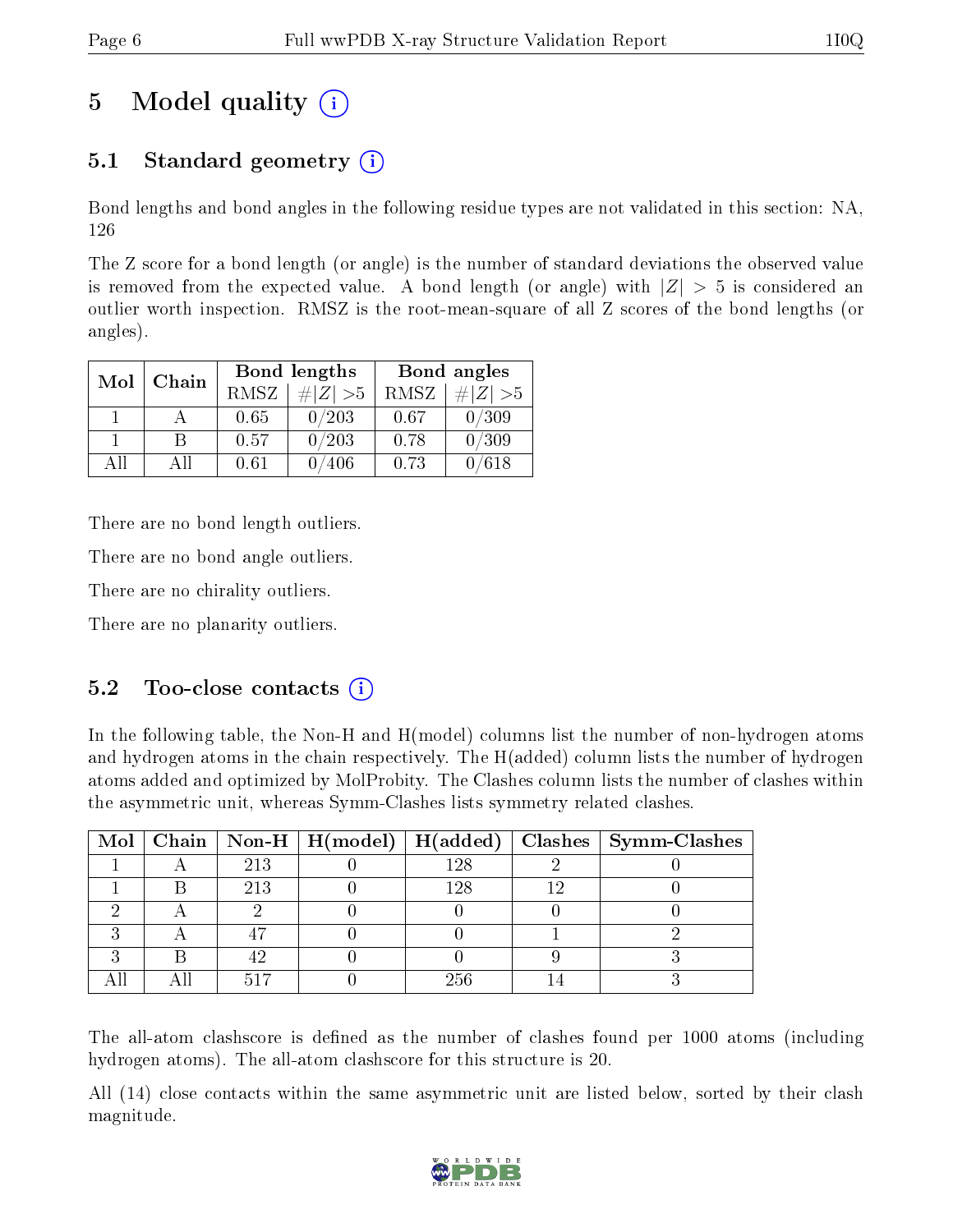| $\rm{Atom\text{-}1}$       | $\boldsymbol{\mathrm{Atom}\text{-}2}$ | Interatomic      | Clash         |
|----------------------------|---------------------------------------|------------------|---------------|
|                            |                                       | distance $(\AA)$ | overlap $(A)$ |
| 1: A:8:DC:NA               | 3:A:187:HOH:O                         | 1.95             | 0.92          |
| 1:B:11:DG:O6               | 3:B:171:HOH:O                         | 1.96             | 0.83          |
| 1:B:16:126:HH'2            | 1:B:17:DA:H4'                         | 1.60             | 0.83          |
| 1:B:17:DA:H2'              | 3:B:189:HOH:O                         | 1.79             | 0.83          |
| 1:B:18:DC:O4'              | 3:B:189:HOH:O                         | 1.97             | 0.82          |
| $1:B:18:DC:\overline{H5"}$ | 3:B:163:HOH:O                         | 1.94             | 0.66          |
| 1:B:17:DA:N3               | 3:B:189:HOH:O                         | 2.29             | 0.65          |
| 1:B:18:DC:CI'              | 3:B:189:HOH:O                         | 2.48             | 0.61          |
| 1:B:11:DG:H2"              | 1:B:12:DC:H5'                         | 1.83             | 0.59          |
| 1:B:15:DA:H4'              | 3:B:161:HOH:O                         | 2.07             | 0.54          |
| 1:B:17:DA:C2'              | 3:B:189:HOH:O                         | 2.47             | 0.53          |
| 1:A:1:DG:HO5'              | 1:A:1:DG:H8                           | 1.68             | 0.42          |
| 1:B:11:DG:C2               | 1:B:12:DC:H5'                         | 2.50             | 0.42          |
| 1:B:17:DA:C4               | 3:B:189:HOH:O                         | 2.71             | 0.41          |

All (3) symmetry-related close contacts are listed below. The label for Atom-2 includes the symmetry operator and encoded unit-cell translations to be applied.

| Atom-1 | $\boldsymbol{\mathrm{Atom}\text{-}2}$    | Interatomic<br>distance $(\AA)$ | Clash<br>overlap $(\AA)$ |  |
|--------|------------------------------------------|---------------------------------|--------------------------|--|
|        | $3:A:165:HOH:O$   $3:B:179:HOH:O[3 555]$ | 1.99                            | 0.21                     |  |
|        | 3:A:186:HOH:O   3:B:161:HOH:O[3 545]     | 2.02                            | 0.18                     |  |
|        | $3:B:176:HOH:O$ 3:B:179:HOH:O[2 455]     | 2 16                            | 104                      |  |

## 5.3 Torsion angles (i)

### 5.3.1 Protein backbone (i)

There are no protein molecules in this entry.

#### 5.3.2 Protein sidechains (i)

There are no protein molecules in this entry.

### 5.3.3 RNA (1)

There are no RNA molecules in this entry.

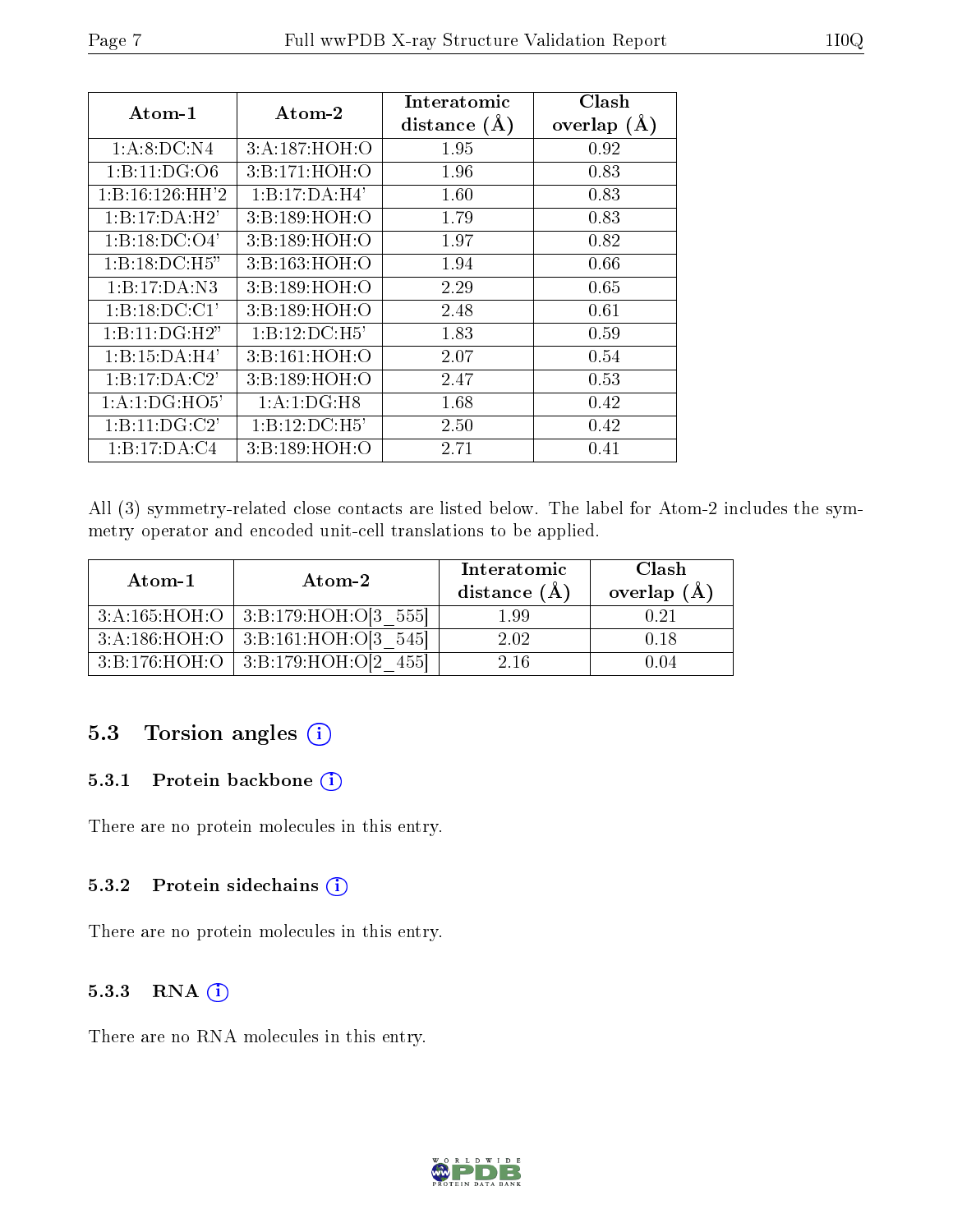## 5.4 Non-standard residues in protein, DNA, RNA chains (i)

2 non-standard protein/DNA/RNA residues are modelled in this entry.

In the following table, the Counts columns list the number of bonds (or angles) for which Mogul statistics could be retrieved, the number of bonds (or angles) that are observed in the model and the number of bonds (or angles) that are dened in the Chemical Component Dictionary. The Link column lists molecule types, if any, to which the group is linked. The Z score for a bond length (or angle) is the number of standard deviations the observed value is removed from the expected value. A bond length (or angle) with  $|Z| > 2$  is considered an outlier worth inspection. RMSZ is the root-mean-square of all Z scores of the bond lengths (or angles).

| Mol |      | $\mid$ Chain $\mid$ Res $\mid$ | Link |  | Bond lengths |      |             |          | Bond angles |           |  |
|-----|------|--------------------------------|------|--|--------------|------|-------------|----------|-------------|-----------|--|
|     | Type |                                |      |  | Counts       | RMSZ | # $ Z  > 2$ | Counts   | RMSZ        | $\# Z >2$ |  |
|     | 126  |                                | 6    |  | 24, 32, 33   | 00.1 | $1(4\%)$    | 26,42,45 | 2.93        | 2(7%)     |  |
|     | 126  |                                | 16   |  | 24, 32, 33   | 00.1 | $2(8\%)$    | 26,42,45 | 2.85        | $(3\%)$   |  |

In the following table, the Chirals column lists the number of chiral outliers, the number of chiral centers analysed, the number of these observed in the model and the number defined in the Chemical Component Dictionary. Similar counts are reported in the Torsion and Rings columns. '-' means no outliers of that kind were identified.

| Mol |     |  | Type   Chain   Res   Link   Christmas | <b>Torsions</b>          | Rings |
|-----|-----|--|---------------------------------------|--------------------------|-------|
|     | 126 |  |                                       | $1/16/36/37$   $0/2/2/2$ |       |
|     | 126 |  |                                       | $0/16/36/37$   $0/2/2/2$ |       |

| Mol | Chain | $\vert$ Res $\vert$ |     | $\mid$ Type $\mid$ Atoms |      | $\pm$ Observed(Å) $\pm$ | $\vert$ Ideal( $\rm \AA$ ) |
|-----|-------|---------------------|-----|--------------------------|------|-------------------------|----------------------------|
|     |       |                     | 196 | $C4-N3$                  | 3.24 |                         | । २२                       |
|     |       |                     | 126 | $C4-N3$                  | 3.02 |                         | $1.33\,$                   |
|     |       |                     | 196 | C6-C5                    |      |                         | .40                        |

All (3) bond length outliers are listed below:

All (3) bond angle outliers are listed below:

| Mol | Chain | Res | Type | Atoms       |       | Observed $(°)$ | Ideal( $^o$ ) |
|-----|-------|-----|------|-------------|-------|----------------|---------------|
|     |       |     | 126  | $C4-N3-C2$  | 14.48 | 127.36         | 115 14        |
|     |       |     | 126  | $C4-N3-C2$  | 14.09 | 127.04         | 115 14        |
|     |       |     | 126  | $C5M-C5-C6$ | 2.04  | 122.98         | 118.68        |

There are no chirality outliers.

All (1) torsion outliers are listed below:

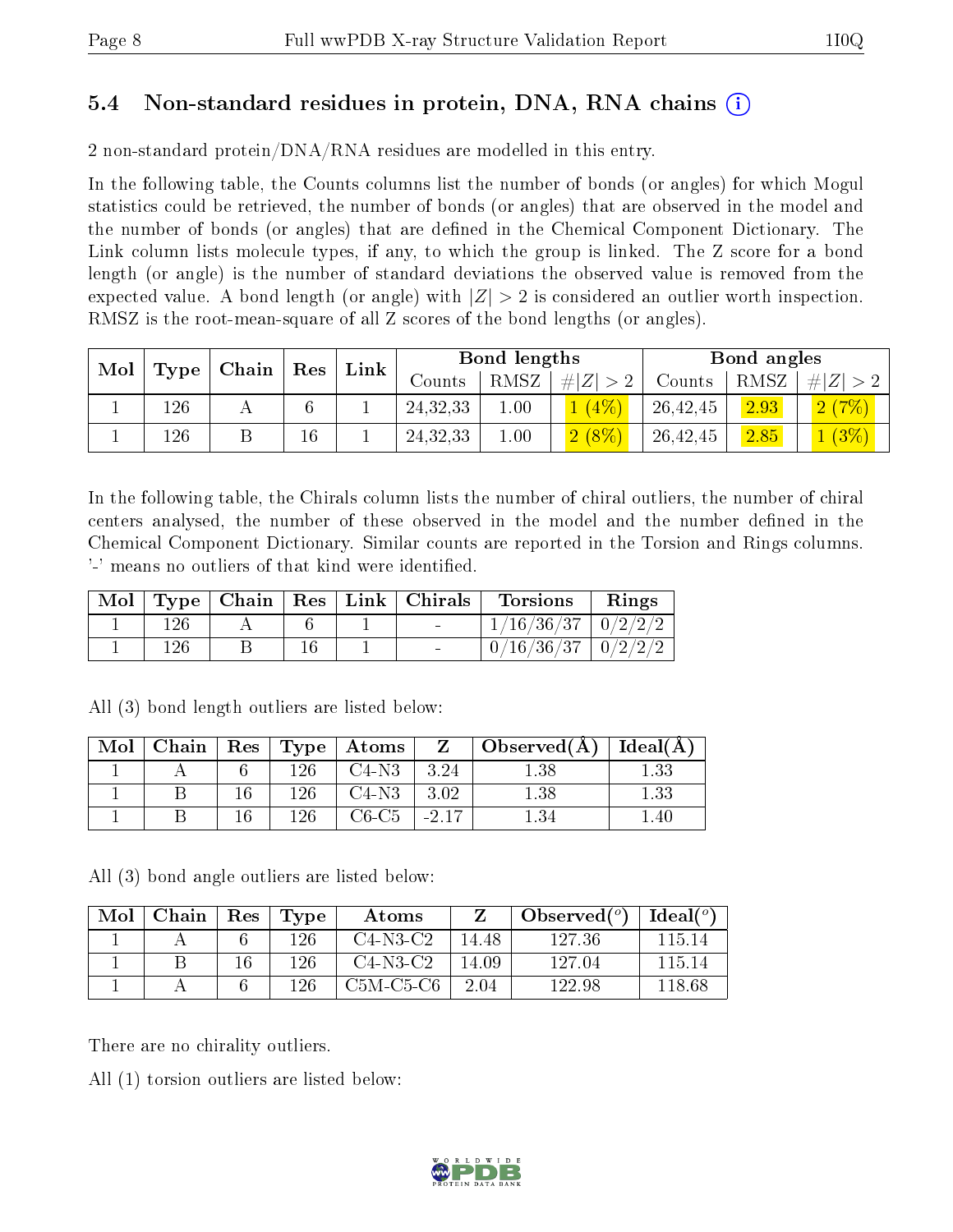| $\sim$ Mol $\parallel$ Chain $\parallel$ Res $\parallel$ Type $^+$ |      | Atome          |
|--------------------------------------------------------------------|------|----------------|
|                                                                    | 196. | OF'-CG'-CH'-OL |

There are no ring outliers.

1 monomer is involved in 1 short contact:

|  |  | Mol   Chain   Res   Type   Clashes   Symm-Clashes |
|--|--|---------------------------------------------------|
|  |  |                                                   |

### 5.5 Carbohydrates (i)

There are no carbohydrates in this entry.

### 5.6 Ligand geometry (i)

Of 2 ligands modelled in this entry, 2 are monoatomic - leaving 0 for Mogul analysis.

There are no bond length outliers.

There are no bond angle outliers.

There are no chirality outliers.

There are no torsion outliers.

There are no ring outliers.

No monomer is involved in short contacts.

## 5.7 [O](https://www.wwpdb.org/validation/2017/XrayValidationReportHelp#nonstandard_residues_and_ligands)ther polymers  $(i)$

There are no such residues in this entry.

### 5.8 Polymer linkage issues (i)

There are no chain breaks in this entry.